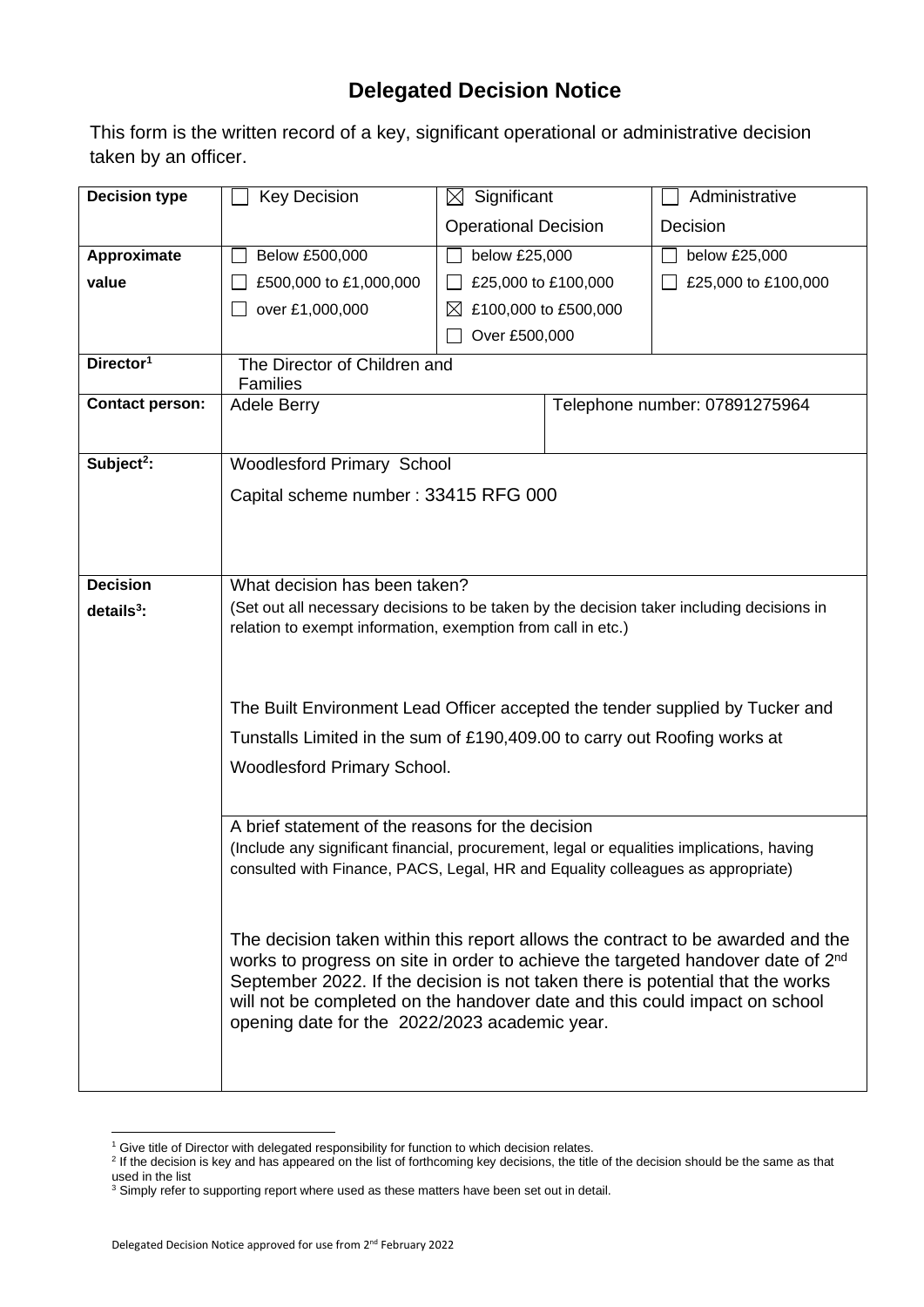|                                              | Brief details of any alternative options considered and rejected by the decision<br>maker at the time of making the decision |  |  |  |  |  |
|----------------------------------------------|------------------------------------------------------------------------------------------------------------------------------|--|--|--|--|--|
|                                              |                                                                                                                              |  |  |  |  |  |
| Affected wards:                              | Rothwell                                                                                                                     |  |  |  |  |  |
| <b>Details of</b>                            | <b>Executive Member</b>                                                                                                      |  |  |  |  |  |
| consultation                                 |                                                                                                                              |  |  |  |  |  |
| undertaken <sup>4</sup> :                    | <b>Ward Councillors</b>                                                                                                      |  |  |  |  |  |
|                                              | Chief Digital and Information Officer <sup>5</sup>                                                                           |  |  |  |  |  |
|                                              | Chief Asset Management and Regeneration Officer <sup>6</sup>                                                                 |  |  |  |  |  |
|                                              | <b>Others</b>                                                                                                                |  |  |  |  |  |
|                                              | Officer accountable, and proposed timescales for implementation                                                              |  |  |  |  |  |
| List of                                      | Date Added to List:-                                                                                                         |  |  |  |  |  |
| Forthcoming<br>Key Decisions <sup>7</sup>    | If Special Urgency or General Exception a brief statement of the reason why it is                                            |  |  |  |  |  |
|                                              | impracticable to delay the decision                                                                                          |  |  |  |  |  |
|                                              | If Special Urgency Relevant Scrutiny Chair(s) approval                                                                       |  |  |  |  |  |
|                                              | Signature<br>Date                                                                                                            |  |  |  |  |  |
| <b>Publication of</b><br>report <sup>8</sup> | If not published for 5 clear working days prior to decision being taken the reason<br>why not possible:                      |  |  |  |  |  |
|                                              | If published late relevant Executive member's approval                                                                       |  |  |  |  |  |

<sup>4</sup> Include details of any interest disclosed by an elected Member on consultation and the date of any relevant dispensation given.

<sup>&</sup>lt;sup>5</sup> See Officer Delegation Scheme (Executive Functions) CDIO must be consulted in relation to all matters relating to the Council's use of digital technology

<sup>&</sup>lt;sup>6</sup> See Officer Delegation Scheme (Executive Functions) CAMRO must be consulted in relation to all matters relating to the Council's land and buildings.

 $^7$  See Executive and Decision Making Procedure Rule 2.4 - 2.6. Complete this section for key decisions only

<sup>&</sup>lt;sup>8</sup> See Executive and Decision Making Procedure Rule 3.1. Complete this section for key decisions only